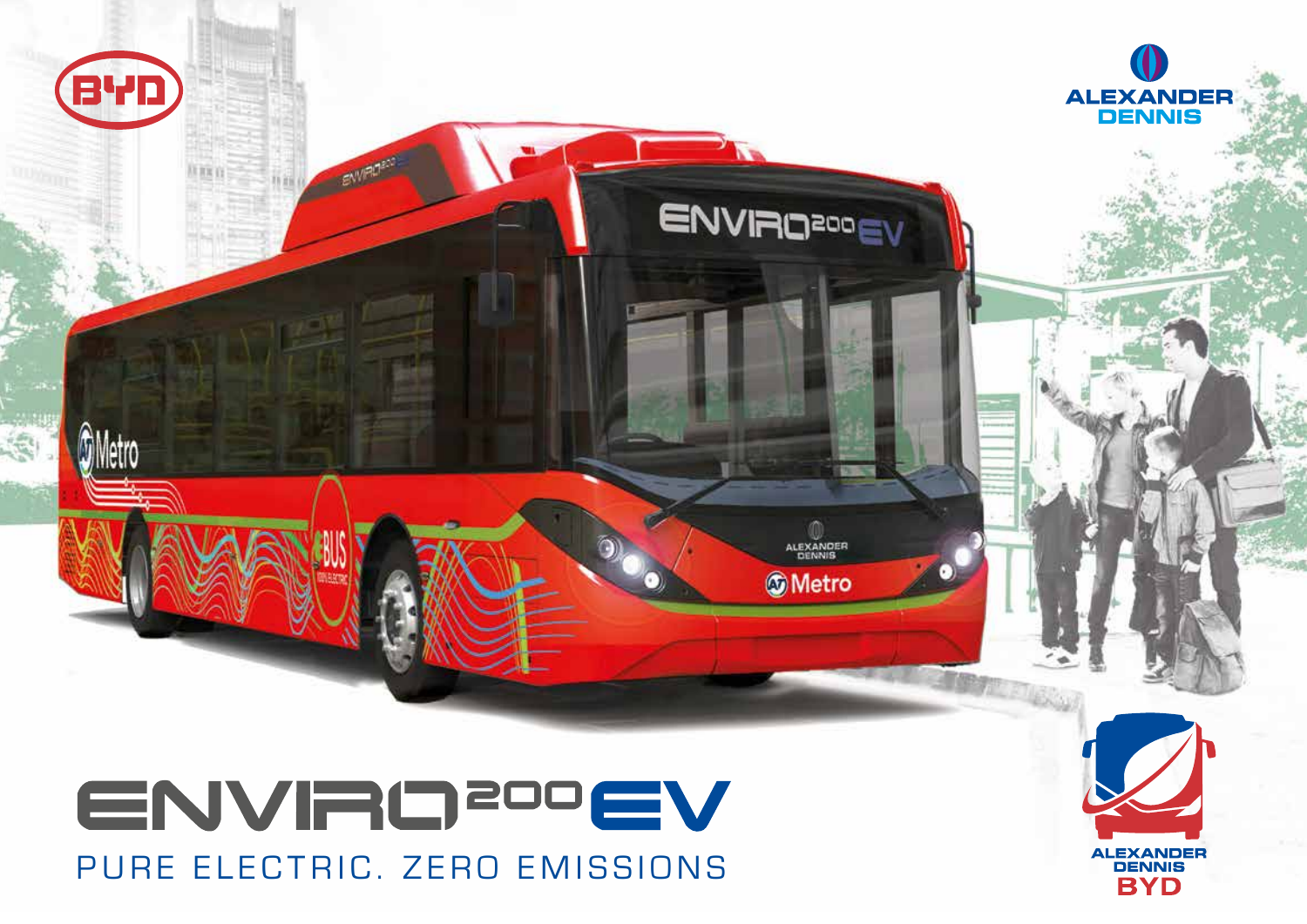## *The Benefits*

- » Proven drivetrain
- 
- » Reduced noise levels
- » Smoother ride for passengers and driver
- » Significant reduction in fuel costs
- » Rapid charging at easily installed charging stations
- » Easily manoeuvrable

**ALEXANDER DENNIS BYD** 

- » High standards of passenger comfort
- » ADL quality British build
- » BYD Iron-phosphate battery technology provides higher safety

# PURE VISION

## **Cleaner cities. Quieter streets. Zero emissions. Lower operating costs. The benefits of the BYD ADL Enviro200EV are clear.**

The Enviro200EV brings together the proven battery and electric technology of BYD and the outstanding design and build expertise of Alexander Dennis Limited (ADL). BYD is one of the world's leading manufacturers of all-electric buses having produced around 30,000. ADL is the UK market leader and one of the world's fastest growing specialists in designing and building buses that meet the demands of modern operators.

## *World-leading technology*

The Enviro200EV pure electric bus may be the shape of the future, but it's grounded solidly in meeting the needs of today's operators.

The battery technology at the heart of the Enviro200EV is already well established through millions of miles of passenger-carrying service around the globe and is already delivering significantly lower cost of operation. Add the proven design and build track record of ADL into the mix and you have a world-class bus that's ready to go into service now.

The infrastructure required to maintain the vehicle, such as charging points, can be supplied by BYD and is easily deployable and more than flexible enough to comply with relevant building and planning regulations.

The new age of urban transport is here.



*The age of pure electric power has arrived*

# PURE LIVING

**The Enviro200EV is the future of urban transport. Cleaner air and lower noise levels - both inside and out - open up opportunities never dreamed of before.**

City streets free from fumes and pollution. City centres where you can hear yourself talk. A more relaxed, healthier, cleaner life for us all.

But there's more to this quiet revolution than the social and environmental benefits.

Think about what a low-noise bus means when it comes to running night services that won't disturb anyone's sleep. Think about opening routes through quiet zones and streets which, previously, would be off limits to noisy and polluting buses.

Think about a better quality of life that's all made possible by the Enviro200EV.

## *A cleaner future for our cities*

## **Zero Emissions**

Pure electric means no more kerbside  $CO<sub>2</sub>$ , NO<sub>x</sub> particulate pollution, helping improve air quality in urban areas.

## **Reduced Operating Cost**

The cost of electricity to operate the BYD ADL Enviro200EV is approximately a third of the price of diesel fuel. It does not only save the environment, but also reduces your operating costs by charging at night on low rate electricity.

### **Quiet Comfort**

Because the Enviro200EV is a zero emissions vehicle it has no diesel engine noise, delivering an extremely quiet experience both for passengers and other road users.





*2*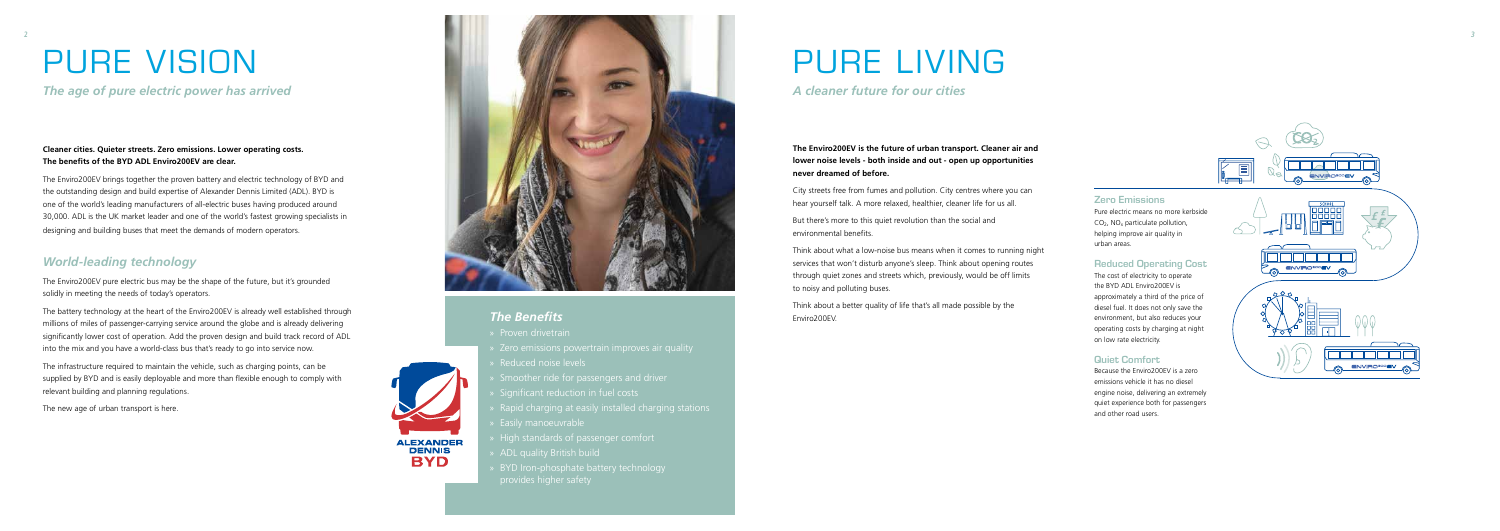**Welcoming Environment**

 $S_{\text{S}}$  floor access, bright and airy interior with large windows and LED In enhanced passenger experienc



**Street Appeal** set presence



## **Quiet, Comfortable and Smooth Ride**



# PURE PLEASURE

**One of the attractions of the all-electric, zero-emissions Enviro200EV is the fact that acceleration is seamless.** 

> **Easy Access**  $\theta$ heelchair use



No gear changes mean a gentle, smooth and quiet experience that all passengers will love. Better still, the Enviro200EV retains all the class-leading features of ADL's proven and successful Enviro200 midi-bus, including excellent low-floor access, spacious interior, large windows, and LED lighting.

It all adds up to a superior ride, building on ADL's world of experience in designing and manufacturing exceptional buses and incorporating BYD's cleaner, quieter electric powertrain and industry leading battery technology. Unlike their competitors, the BYD batteries allow full operation of an average urban daily shift without recharging being necessary.



## *A better way to travel*

*No gear changes. Just a smooth, quiet and relaxed experience*





*Quiet, safe, comfortable ride.*

*4*

# PURE PERFORMANCE



## **Driver Comfort**

The driver's area is spacious offering excellent panoramic vision with well positioned mirrors, featuring easy access to all controls in an ergonomically designed driving environment.

## **QRG – Quick Release Glass**

ADL's optional patented QRG system reduces window replacement time and can be done by one person alone.

### **Simple Maintenance**

Expansive doors and panels provide direct access to key components, for efficient servicing and repairs.

## **Low Cost, Rapid Charging**













## **BYD's development approach is integral to their global electric bus leadership with 30,000 buses produced.**

Operating costs are lower, thanks to a significant reduction in fuel costs.

By working with ADL, these benefits have been built into a bus that is a joy to travel in and a dream to drive. The driver's environment is extremely comfortable, it's a worldclass ergonomic workspace that offers superior visibility. Better still, the quieter operating environment reduces stress, while improving bus operators' bottom line.

## **The Power at the Heart of the Enviro200EV**

BYD is the first company in the world to make full commercial use of Iron-Phosphate batteries.

- **Environmentally-friendly:** BYD batteries don't include any electrolytes or heavy metals. No emissions or pollution are caused during production. Waste batteries can be recycled with minimal environmental impact.
- **Long service life:** Even after 10 years continuous operation and recharging, BYD batteries retain 75% of their charge.
- **Stable and safe:** BYD's batteries have passed rigorous tests for safety, including crash, impact, fire and penetration by sharp objects.

### **Front and Rear Suspension**

State-of-the-art suspension for improved ride comfort, reduced costs and greater reliability.

## **Operational benefits at a glance**

- » Zero emissions powertrain combined with electric accessories, electric cooling and light body weight offer significant reduction in fuel costs
- » Efficient, rapid charging within 4hrs for maximum productivity and minimum downtime delivering an outstanding 18hrs service on a single charge
- » Regenerative Braking System converts part of the kinetic energy into electricity and stores it in the battery to give additional driving range
- » ADL lightweight aluminium body structure reduces kerb weight, improves power and controls performance

## **Wheel-hub Motor Assembly**

The rear drive axle system, developed by BYD, integrates the wheel-hub drive and regenerative braking technologies, and at the same time, provides exceptional passenger comfort.

### **Electric Powertrain System**

Integrated onboard charger controls the functions of the battery and motor allowing the driving motor to run in reverse when required. The battery management system consists of the signal collector and controller, which can inspect every cell's working status. Other controllers include the HV distribution box, DC-DC converter, inverter and the body control module.

### **Regenerative Braking System**

The Enviro200EV features a Regenerative Braking System, which converts part of the kinetic energy into electricity and stores it in the battery to give additional driving range.

*An environmentally-friendly bus designed to deliver reduced operating costs*

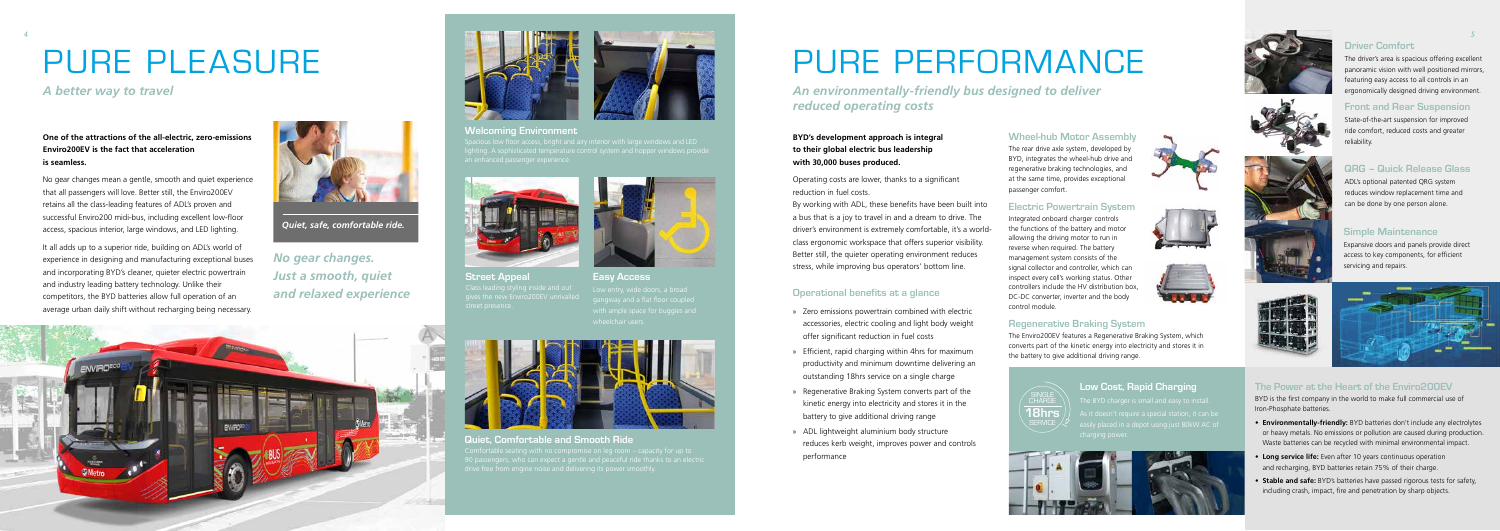## PURE VERSATILITY

## **Chassis Specification**

#### **Electric Powertrain System**

The in-house developed motor controller with integrated on-board charger controls the functions of battery and motor, allowing the driving motor to run in reverse when required. The Battery Management System consists of the signal collector and controller, which can inspect every cell's working status. Other controllers include the high voltage distribution box, direct current-direct current converter, vehicle to grid, and the body control module.

ZF RL85A deep drop beam axle. Capacity 8500 kg. Lock angle 55°.

#### **Motor Features**

Two wheel-hub motor. Max. power – 90 kW. Torque - 350 Nm @ 7500 rpm. Water-cooling system. Retarder gear ratio - 17.7.

#### **Front Axle**

#### **Rear Axle**

BYD-EQ13. Capacity 13000 kg.

#### **Suspension**

Full air suspension mounted within chassis frame floor contours eliminating component intrusion into passenger saloon areas. Front: Two 310 mm (12.2") air springs. Multilink location.

Anti-roll bar and two double-acting dampers. Rear: Four 325 mm (12.8") air springs. Multilink location. Anti-roll bar and four double-acting dampers. Features: Electronically Controlled Air Suspension (ECAS). Full Kneeling and fast-kneel facility on front suspension reducing height from 339 mm to 255 mm.

#### **Steering Gear**

ZF 8098 integrally powered, variable ratio steering gear. 457 mm two-spoke steering wheel. Telescopic steering column and binnacle automatic interlocked with the handbrake for safety.

### **Frame**

High-strength steel. Bolted modular platform. Rectangle frame section is 120 mm x 60 mm x 6 mm thick.

#### **Braking System**

The E200EV features a Regenerative Braking System. The kinetic energy of the traditional combustion engine vehicle is converted to heat and dissipated during decelerating and downhill braking. However, the system converts part of the kinetic energy into electricity and stores it in the battery to give additional driving range.

#### **Wheels and Tyres**

Tyres: 275/70R22.5 X lncity Michelin tubeless radial. Wheels: 8.25" x R22.5" Aluminum.

#### **Cooling System**

Rear mounted offside side-by-side cooling pack incorporating intercooler with electronically controlled hydraulic fan drive. Separate coolant header tank located in rear compartment.

#### **Electrical Equipment**

24 volt, single pole negative earth. 2 x 12 volt heavy duty maintenance-free batteries with 70 ampere-hour capacity. Mounted on slide-out carrier under driver's cab. Intelligent charging system. The start battery is charged automatically by the power battery when it is at low voltage. Integrated intelligent battery guard. Fast fuse and overvoltage protection. CAN Bus. Fleet management system.

#### **Instrumentation**

Stylish instrument and control binnacle with all instruments clearly visible, incorporating ISO 16121 features and dimensions. Colour TFT screen displaying running data and intuitive On-Board Diagnostics. All electrical controls mounted forward of the driver for easy reach. Positive action, tactile rocker switches with LED illumination. Exterior lighting check function.

#### **Options**

- Electronic water header tank level indicator. - Driver's cab air-conditioning/saloon chilled air system. - Hubodometer. - Full vehicle squat. - Ferry lift.

- 
- 
- 

#### **Legislation**

Our vehicles are designed and Type Approved as compliant with all relevant European Community legislation for the UK, with other country specific legislation available on request.

#### **Structure**

The low weight body structure consists primarily of aluminium extrusions and shear panels with the addition of stainless steel in areas of higher stress ensuring a high body stiffness and durability whilst minimising the vehicle mass. All of the structural members are mechanically joined ensuring ease of repair following any form of collision damage.

The roof consists of single piece composite panels significantly increasing the body stiffness with a reduction in weight compared to conventional construction. Any risk of electrolytic corrosion between dissimilar metals is removed by the application of dielectric paint.

#### **Exterior Panels**

Exterior aluminium side panels are flush fitting with the glazing units giving a very clean aesthetically pleasing appearance. Care has been taken to avoid protrusions including hinges and fixing heads to prevent build up of road dirt and to make cleaning easier. Panels at higher risk of damage from kerbs including side skirts and lower corner

mouldings are quickly and easily replaced. Corner mouldings are separate from the upper panels isolating potential damage and minimising replacement costs.

#### **Glazing**

The vehicle has bonded glazing with hopper windows. ADL's patented Quick Release Glazing (QRG) system is also available as an option. Front and rear glass is bonded.

#### **Doors**

The entrance is fitted with a twin leaf inward swing glider door with active seals for improved sealing performance. The optional exit door is fitted with a twin leaf sliding plug door providing a clear exit platform. Electric doors are fitted as standard.

#### **Interior Trim**

The interior comprises of wipe-clean laminates for ease of cleaning which can be tailored and coloured to the operator's requirements and to match floor and seat colour schemes.

#### **Driver's Cab**

A spacious, comfortable, quiet and ergonomically designed driver's cab giving excellent forward vision enhanced by the use of a curved windscreen is provided. The fully adjustable steering wheel and instrument binnacle ensures ease of reach to the operating switches. An integrated assault screen is available as an option.

#### **Flooring**

All products offer low entry as standard with a floor constructed from treated 12 mm birch plywood and covered with a hard wearing floor system available in a wide range of colours and designs to suit the operator's requirements. The joints between vertical panels and the floor are radiused making cleaning much easier.

#### **Heating & Ventilation**

The standard vehicle is supplied with a blown air heating system to the saloon. With forced air ventilation from the front dash, and powered extract from the rear of the saloon.

The system is fitted with brushless motors and automatic temperature control.

The vehicle structure is insulated with fire retardant sheet insulation. Air chill is available as an option.

#### **Destination Gear**

Electronic LED destinations are offered as standard on all vehicles. Front, side and rear LED illuminated blinds are

also available.

#### **Electrical System**

The 24 volt electrical system is fully multiplexed, with hardware situated in easy-to-access locations.

Dedicated expansion locations and interfaces are provided for additional customer equipment. Bulkhead connections and modular wiring improve troubleshooting and ease of repair. Cleaning light switch provides timer controlled interior lighting. Driver's courtesy lighting provides well lit entry and exit. Continuous saloon lighting is provided by stylish LED strips as standard.

LED lights are standard throughout the vehicle with the exception of the headlamps.

#### **Ramps**

Both manual and powered ramps are available.

## **Body Specification**

| Dimensions $\diagup$ Weight |  |
|-----------------------------|--|
|                             |  |

| L/W/H               | mm            | 12029 x 2470 x 3385    | Boarding height          | mm      | 339                     |
|---------------------|---------------|------------------------|--------------------------|---------|-------------------------|
| Wheelbase           | mm            | 6.100                  | Approach/departure angle | $\circ$ | 7.5/7.0                 |
| Front/rear overhang | mm            | 2689/3240              | Tyres                    |         | 275/70R 19.5{GVW-18.6T} |
| Turning radius      | m             | 10                     | Interior headroom        | mm      | 2470                    |
| Floor height        | mm            | 381                    | G.V.W                    | kq      | 18,600                  |
| Doors               |               |                        | Passenger capacity*      |         | 90                      |
| Clear door width    | <sub>mm</sub> | ENT: 1163 ; EXIT: 1030 | Seats                    |         | Up to $36$              |
|                     |               |                        |                          |         |                         |

| Powertrain          |    |      |  |
|---------------------|----|------|--|
| Max. motor power    | kW | 90x2 |  |
| Max. climb gradient | %  | 15   |  |

\*The passenger capacity may differ due to specifications.

## ENVRO<sup>200</sup>EV



12m layout shown. 10.8m variant also available.